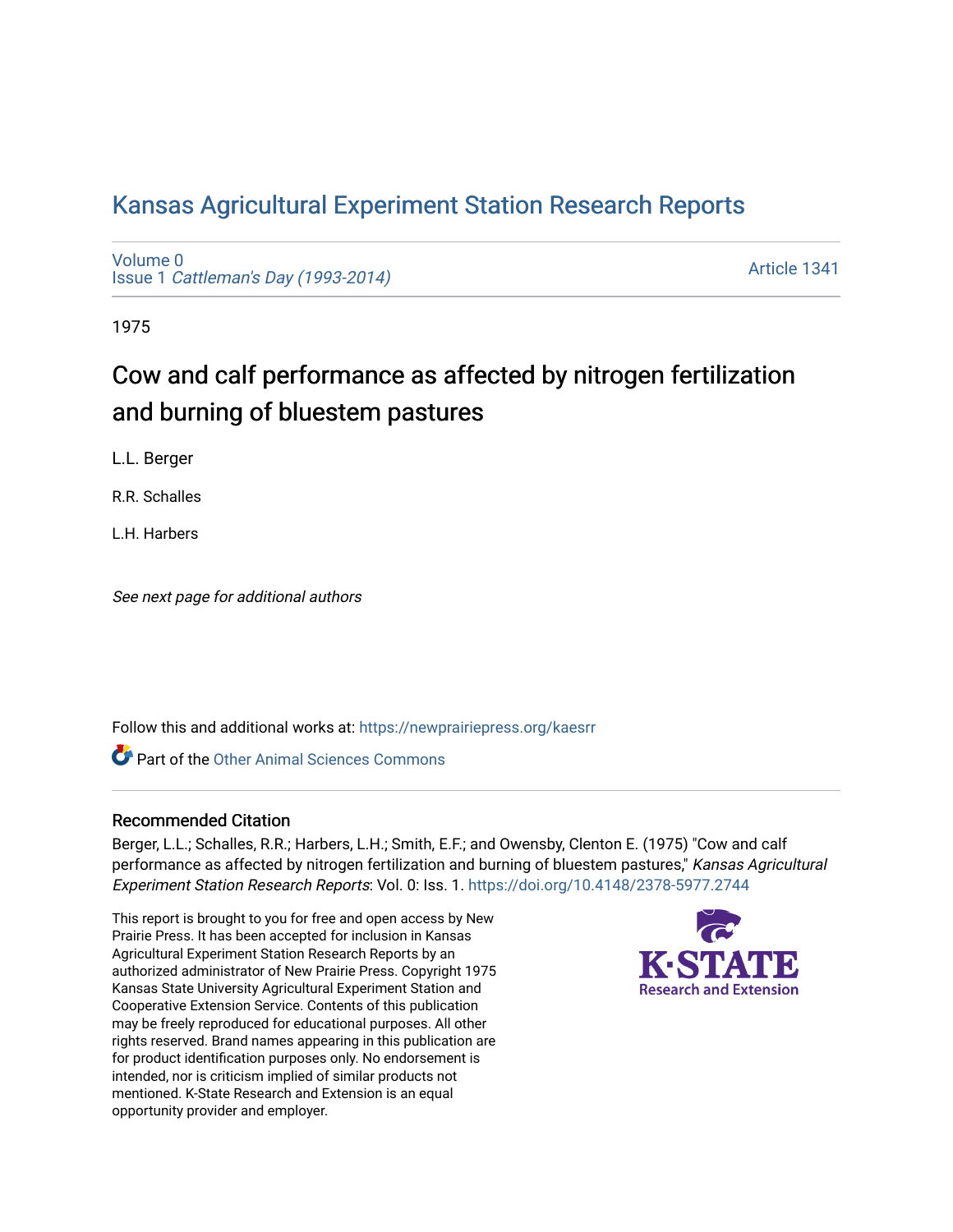### Cow and calf performance as affected by nitrogen fertilization and burning of bluestem pastures

#### Abstract

Burning and fertilizing treatments on six Bluestem pastures were evaluated by comparing performance of spring-calving cows and calves that grazed them. Two control pastures were not burned or fertilized, two pastures were burned, and two were burned and fertilized with 40 pounds of nitrogen an acre, applied aerially. Neither average daily gains of the calves nor reproductive performance of the cows differed significantly among treatments.

#### Keywords

Cattlemen's Day, 1975; Report of progress (Kansas State University. Agricultural Experiment Station); 230; Beef; Performance; Fertilization; Bluestem pastures

#### Creative Commons License



This work is licensed under a [Creative Commons Attribution 4.0 License](https://creativecommons.org/licenses/by/4.0/).

#### Authors

L.L. Berger, R.R. Schalles, L.H. Harbers, E.F. Smith, and Clenton E. Owensby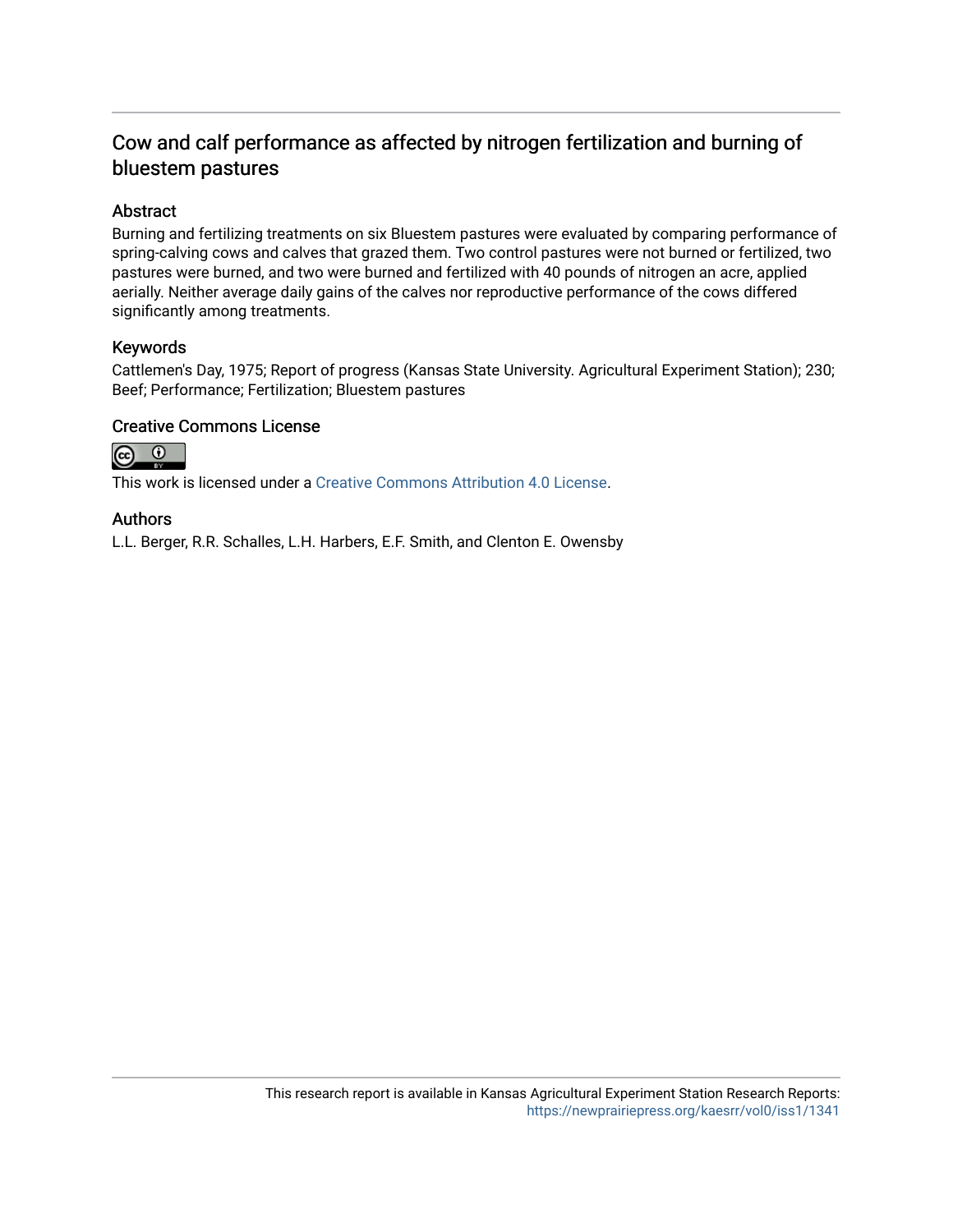

Cow and Calf Performance as Affected by Nitrogen Fertilization and Burning of Bluestem Pastures

Loren L. Berger, R. R. Schalles, C. E. Owensby, L. H. Harbers, and E. F. Smith

#### Summary

Burning and fertilizing treatments on six Bluestem pastures were evaluated by comparing performance of spring-calving cows and calves that grazed them. Two control pastures were not burned or fertilized, two pastures were burned, and two were burned and fertilized with 40 pounds of nitrogen an acre, applied aerially. Neither average daily gains of the calves nor reproductive performance of the cows differed significantly among treatments.

#### Introduction

Economic conditions in the beef industry are forcing producers to find ways to improve the productivity of native range to reduce production costs. Fertilization has long been used to increase crop production, but the results have not been so favorable on native range. Fertilizing pasture has been limited because it tends to increase weeds and cool-season grasses, is difficult to apply, and has not proved economically feasible. Late-spring burning has been shown to reduce weeds and cool-season grasses on Flint Hills range. Therefore, fertilization and burning currently are being studied separately and in combination to see if they complement each other and result in increased productivity of Bluestem grass and, subsequently, of performance of animals grazing on them.

#### Experimental Procedure

In the fall of 1971, 72 Polled Hereford cows were assigned to three pasture treatments with culling and replacement of cows that died, were unsound, or failed to calve for two years. In the winter of 1973-74, the cows received in addition to the pasture, a cubed ration consisting of  $\frac{1}{2}$  dehydrated alfalfa and  $\frac{1}{2}$  milo. From November 1 to February 15, cows on pastures 1, 3, and 5 received 10.5 lb. twice a week, and those on pastures 2, 4, and 6 received 3 lbs. daily. Cows on pastures 1, 3, and 5 received 21 lbs. twice a week from February 15 to February 22; 14 lbs. three times weekly from February 22 to April 20. From February 15 to April 20 cows on pastures 2, 4, and 6 received 6 lbs. daily. Calving was from March 1 to April 30. One Polled Hereford bull was placed in each pasture from May 27 to July 26.

All pastures were treated the same as they had been the previous two years. April 24, four of the six pastures were burned. May 2, ammonium nitrate (34% nitrogen) was applied aerially at 40 lbs. of nitrogen per acre. The year-around stocking rates were 5.6 acres per cow-calf on fertilized